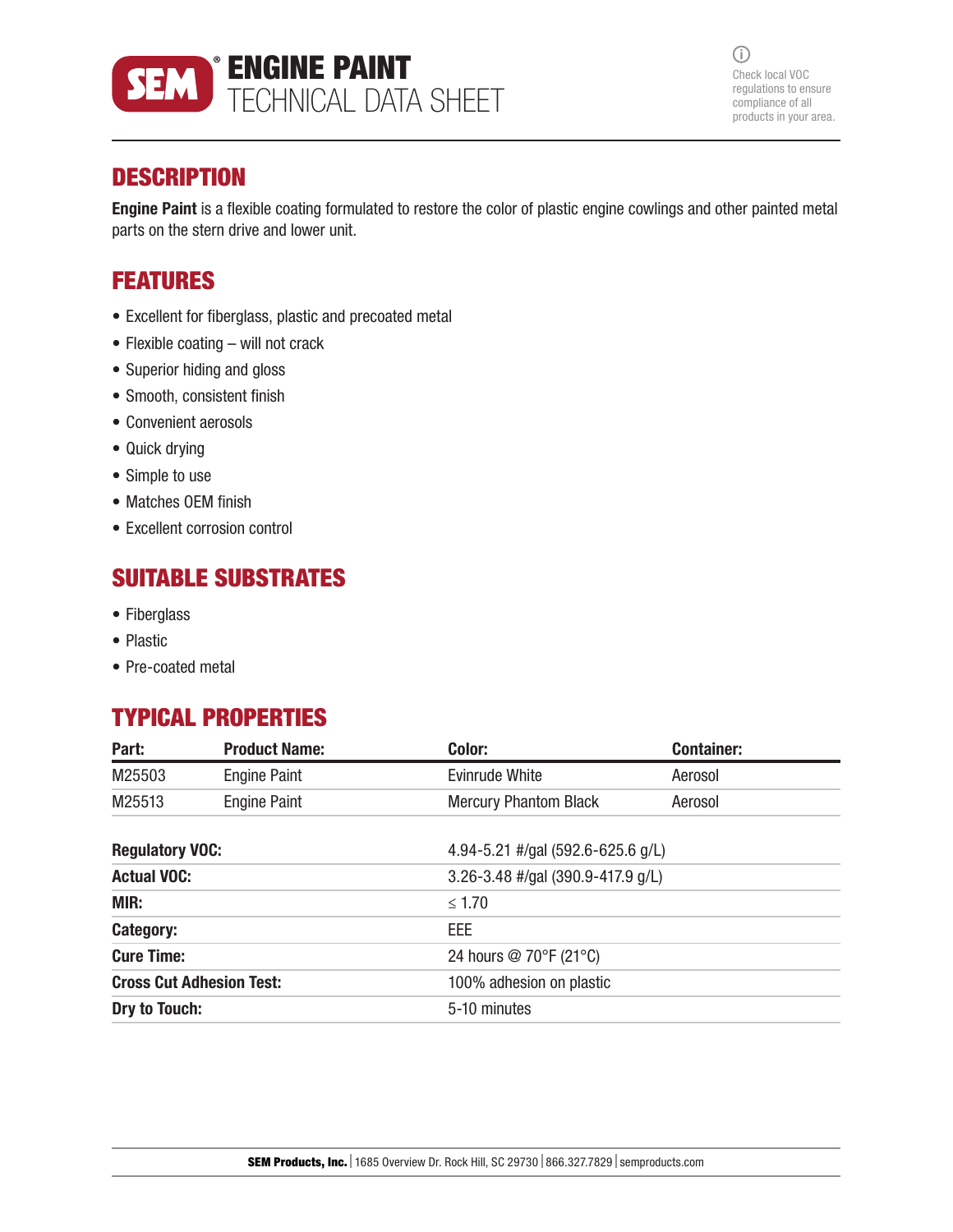# HANDLING AND APPLICATION



## PREPARATION:

FIBERGLASS/PLASTIC:

- 1. Clean first with SEM Soap and a gray scuff pad. Rinse with water or a clean damp cloth and dry.
- 2. Apply Plastic & Leather Prep and remove by wiping in one direction with a clean lint-free cloth. Dry. If contamination still exists, water will bead on the surface.
- 3. Repeat this step until beading no longer occurs.

Note: Take care to not saturate expose fibers in fiberglass surfaces

Note: To promote adhesion on uncoated ABS, PVC and other similar plastics, apply a medium wet coat of Sand Free. Engine Paint should be applied while Sand Free is still wet. As the Sand Free evaporates, the Engine **Paint** is drawn into the surface, creating excellent adhesion.

OR

To promote adhesion on TPO, EPDM, PP and other similar thermoplastics, use Plastic Adhesion Promoter or XXX Adhesion Promoter.

### METAL:

- **1.** Apply **SEM Solve or Zero VOC Surface Cleaner** and remove by wiping in one direction with a clean, dry lint-free towel. If contamination still exists, water will bead on the surface.
- 2. Repeat this step until beading no longer occurs.

Note: Avoid prolonged contact with bare metal.

## APPLICATION:

- 1. Shake well per label instructions to ensure color uniformity. For best results, use only when can temperature is approximately 70°F (21°C).
- 2. Hold can approximately 6-8" from the surface to be coated. Apply light coats, allowing 5-10 minutes between coats. Several thin coats provide a better finish than one heavy coat.

Allow 24 hours before putting into service.

Note: If clogging develops, remove spray button with a twisting motion and clean with XXX Gun Cleaner or material compliant with VOC regulations in your area. Do not stick pin or other object into can. Gently replace spray button, with top of can and spray button pointed away from you.



After each use, turn can upside down and spray several seconds to clear spray tip. Colors may vary slightly depending on the number of coats applied as well as the type of substrate to which they are applied.